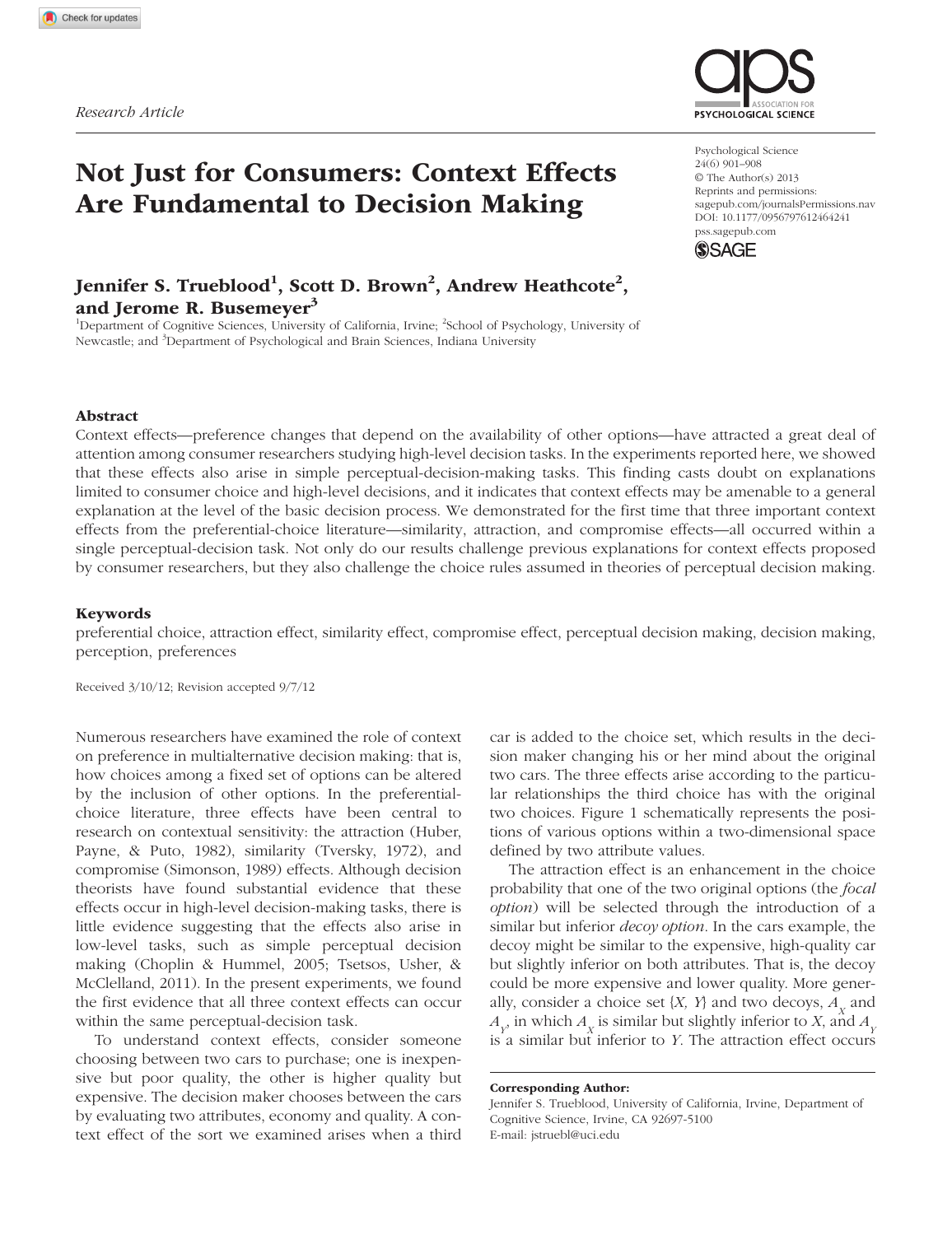when people show a stronger preference for *X* when it is presented along with its inferior comparison  $(A_x)$ , and similarly for *Y*. Formally, the attraction effect occurs when the probability of choosing *X* is greater when the decoy favors *X* than when it favors *Y*, and vice versa:  $p[X | \{X, Y\}$  $A_X$   $\left[ \sum_{X}$  > *p*[*X* | {*X, Y, A<sub>Y</sub>*} and *p*[*Y* | {*X, Y, A<sub>X</sub></sub>}] < <i>p*[*Y* | {*X, Y, A*<sub>*Y*</sub>}], respectively.

In our attraction-effect experiment, three different types of decoys were tested: range, frequency, and rangefrequency. These decoys differed only in the manner in which they were inferior to the focal options, as illustrated in Figure 1. The range decoy refers to an option that is a little weaker than the focal alternative on the focal alternative's weakest attribute—so a range decoy increases the range of the attribute dimension on which



Fig. 1. The various locations of options plotted in a two-dimensional space defined by the two attribute values. Two options, *X* and *Y*, differ in that one is noticeably stronger on Attribute 2 and the other is noticeably stronger on Attribute 1, respectively. The range decoy for each of these options  $(R_X \text{ and } R_Y \text{ respectively})$  has a lower value on that option's weaker attribute. The frequency decoy for each of these options  $(F_X \text{ and } F_Y)$  respectively) has a lower value on that option's stronger attribute. The range-frequency decoy for each option  $(RF<sub>X</sub>$  and  $R_{Y}$ <sup>*RF<sub>Y</sub>*</sub> respectively) has a lower value on both attributes. Differences in</sup> choice probabilities for sets  $\{X, Y, R_X\}$  and  $\{X, Y, R_Y\}$  demonstrate the range attraction effect, differences in choice probabilities for sets {*X, Y,*   $F_X$  and  $\{X, Y, F_Y\}$  demonstrate the frequency attraction effect, and differences in choice probabilities for sets  $\{X, Y, RF_X\}$  and  $\{X, Y, RF_Y\}$  demonstrate the range-frequency attraction effect. Similarity decoys for each option  $(S_x$  and  $S_y$ , respectively) are slightly different from, but equally attractive as, the existing option. Differences in choice probabilities for sets  $\{X, Y, S_X\}$  and  $\{X, Y, S_Y\}$  demonstrate the similarity effect. Compromise decoys for each option  $(C_x$  and  $C_y$  respectively) make intermediate options more attractive. The compromise effect is demonstrated by comparing the choice sets  $\{X, Y, C_X\}$  and  $\{X, Y, C_Y\}$ . The breaks in the axes indicate that they have limited range. The dashed line indicates the indifference line; options on this line are preferred equally.

the focal alternative is the weakest. The frequency decoy refers to an option that increases the frequency of the attribute dimension on which the focal option is superior. The range-frequency decoy combines range and frequency manipulations. All three decoy types were tested because previous research (Huber et al., 1982) demonstrates that different decoys result in different magnitudes of the attraction effect.

The similarity effect occurs when an option is added that is slightly different from, but equally attractive as, an existing option, which increases the probability that the dissimilar option will be selected. For example, the addition of a car similar to the expensive, high-quality car results in the decision maker preferring the inexpensive, low-quality car. Informally, when there are two very similar options, an option dissimilar to both becomes more attractive. Consider a choice set  $\{X, Y\}$  and two decoys,  $S_{\rm v}$ and  $S_Y$  in which  $S_X$  is similar to *X*, and  $S_Y$  is similar to *Y* (see Fig. 1). The similarity effect occurs when the probability of choosing *X* is greater when the decoy is similar to *Y* than when it is similar to *X*, and vice versa:  $p[X | \{X, Y\}$  $Y, S_X$   $\leq$   $p[X \mid \{X, Y, S_Y\}]$  and  $p[Y \mid \{X, Y, S_X\}]$  >  $p[Y \mid \{X, Y, S_Y\}]$ *SY* }], respectively.

The compromise effect occurs when an option is made more attractive when presented as a compromise between alternatives. For example, a third car that is moderately expensive and has moderate quality is preferred over the original options because it represents a compromise between them. More generally, consider a choice set {*X*, *Y*} and two decoys,  $C_x$  and  $C_y$ , in which  $C_x$ is an extreme option that makes  $\hat{X}$  assume the middle ground, and  $C_y$  is an extreme option that makes *Y* assume the middle ground (see Fig. 1). The compromise effect occurs when the probability of choosing *X* is greater when *X* is a compromise rather than an extreme alternative, and similarly with *Y: p*[*X* | {*X, Y, C<sub>x</sub>*] > *p*[*X* | {*X, Y,*  $C_Y$ ] and  $p[Y \mid \{X, Y, C_X\}] < p[Y \mid \{X, Y, C_Y\}]$ , respectively.

The three effects have been important for preference theories because they violate an intuitively appealing property called *simple scalability* (Krantz, 1964; Tversky, 1972). This property states that alternatives in a choice set can be given a strength-scale value, *s*, that is independent from the other options, and the probability of selecting a particular option is determined by the strength using the formula  $p[x \mid A] = F[s(x), s(y), \ldots, s(z)]$ , where *F* is an increasing function in the first variable and a decreasing function in the remaining variables. This property underlies most of the utility models used to study choice behavior and choice rules assumed in theories of perceptual decision making, including Luce's (1959) ratio-ofstrengths model.

To understand the violation, consider the attraction effect. According to the simple-scalability property, the inequality  $p[X \mid \{X, Y, A_X\}] > p[X \mid \{X, Y, A_Y\}]$  implies that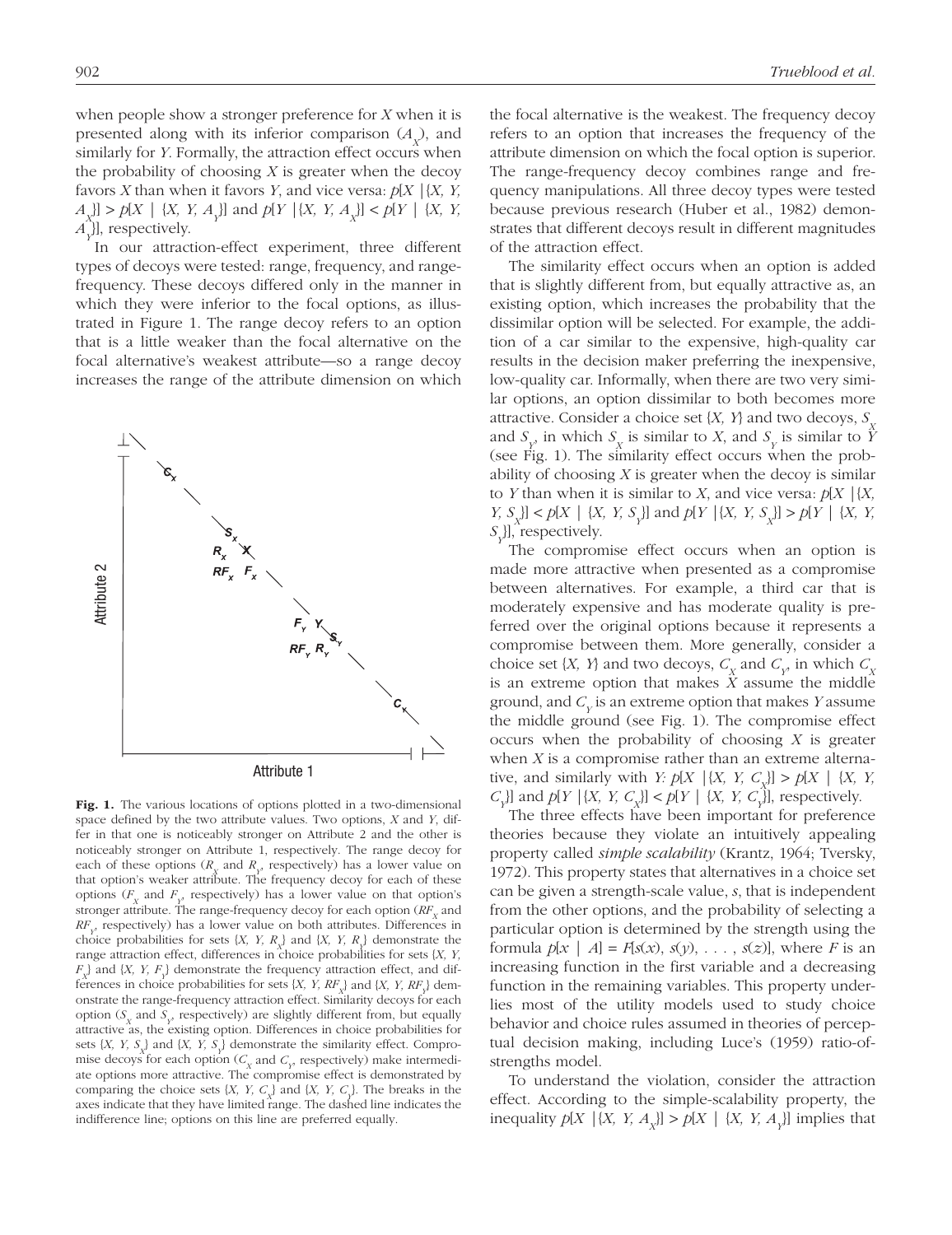the strength of  $A_X$  is less than the strength of  $A_Y$ . However, the inequality  $p[Y | \{X, Y, A_x\}] < p[Y | \{X, Y, A_y\}]$  implies that the strength of  $A_Y$  is less than the strength of  $A_X$ . Because these two statements cannot both be true, the property is violated. Violations of the property by the similarity and compromise effects follow a similar argument. Models of preference have been adapted to account for these findings in terms of properties specific to highlevel choices. However, if the same violations occur in more elementary decision-making tasks, it may be worthwhile to reconsider the psychological locus of the effects.

Context effects have been demonstrated in a wide range of high-level decision-making tasks, such as choices among consumer products (Huber et al., 1982; Pettibone & Wedell, 2000; Simonson, 1989) in situations including real in-store purchases (Doyle, O'Connor, Reynolds, & Bottomley, 1999), among candidates for scholarships (Tversky, 1972), in elections (Pan, O'Curry, & Pitts, 1995), among gambles (Tversky, 1972; Wedell, 1991), in likelihood-judgment problems (Windschitl & Chambers, 2004), in episodic-memory tasks (Maylor & Roberts, 2007), among selection of mates (Sedikides, Ariely, & Olsen, 1999), and in inference problems (Trueblood, 2012). These experiments have demonstrated that context effects play a significant role in behavior and can impact real-life decisions.

Although the evidence for context effects in high-level decision making is quite substantial, there is much less evidence for these effects in low-level tasks. In Tversky's (1972) original demonstration of the similarity effect, his perceptual stimuli did not produce a significant effect, but Choplin and Hummel (2005) found a significant attraction effect with ovals and line segments in a similarity-judgment paradigm. Tsetsos and colleagues (2011) obtained the similarity effect using time-varying psychophysical stimuli. Although these studies have added to the understanding of context effects, the evidence is distributed across different experimental paradigms, and there is still no demonstration that all three effects can arise in the same low-level decision-making task, which may explain why these findings have had less impact.

Besides illustrating that the three context effects can occur in a simple perceptual task, the current research adds to recent evidence that all three can be obtained under the same experimental paradigm (Trueblood, 2012). Decision theorists have attempted to explain the three effects with a single model (Roe, Busemeyer, & Townsend, 2001; Usher & McClelland, 2004). However, until recently, there has been no evidence indicating that the three effects can occur in the same paradigm in either consumer choice or perception. Because these models assume that a single set of cognitive mechanisms produce the three effects, it is crucial to demonstrate the effects in the same paradigm. In the current experiments, we also used within-subjects manipulations unlike, for example, those used in Choplin and Hummel (2005), thus demonstrating that context effects in perception occur at the individual level: within the same people as well as within the same paradigm.

In Experiment 1, we investigated the attraction effect using simple perceptual stimuli and three types of decoys: range, frequency, and range-frequency. In Experiments 2 and 3, we used the same stimuli and decoy types to investigate, respectively, the similarity and compromise effects. Tables S1, S2, and S3 in the Supplemental Material available online provide parametric details of the stimuli used in each experiment.

# Experiment 1: The Attraction Effect

#### *Method*

Fifty-three undergraduate students from the University of Newcastle participated in Experiment 1 for course credit, completing the experiment online at a time of their choosing. Participants were told that they would see three rectangles on each trial and should select the rectangle that had the largest area by pressing one of three keys. They did not receive any feedback during the experiment, so there were no consequences for their selections.

The rectangle stimuli varied in height and width, with these two features acting as attribute dimensions analogous to price and quality in the cars example given in the Introduction. Anderson and Weiss (1971) showed that height and width are perceived separately and then integrated to form area estimates. Even if the rectangles were perceived as unidimensional stimuli (e.g., in terms of aspect ratio), that would not affect the implications of our experimental outcomes (e.g., Choplin & Hummel, 2005, used unidimensional stimuli in their attraction-effect experiments.)

The height and width of each rectangle was specified in pixels. For example, the rectangles associated with location *X* in Figure 1 were created using a bivariate normal distribution in which the mean height was 50 pixels, the mean width was 80 pixels, and the variance in each dimension was 2 pixels, with no correlation between variance in height and width (see Fig. 2 for examples of stimuli). Allowing for noise in the height and width of the rectangles helped introduce variation in the task. The height and width of rectangles at other locations in Figure 1 were determined in a similar manner. The rectangles corresponding to alternatives *X* and *Y* were selected so that on each trial they had the same area.

On each trial, three rectangles were presented on the screen from left to right. The rectangles were solid black and oriented vertically or horizontally. The background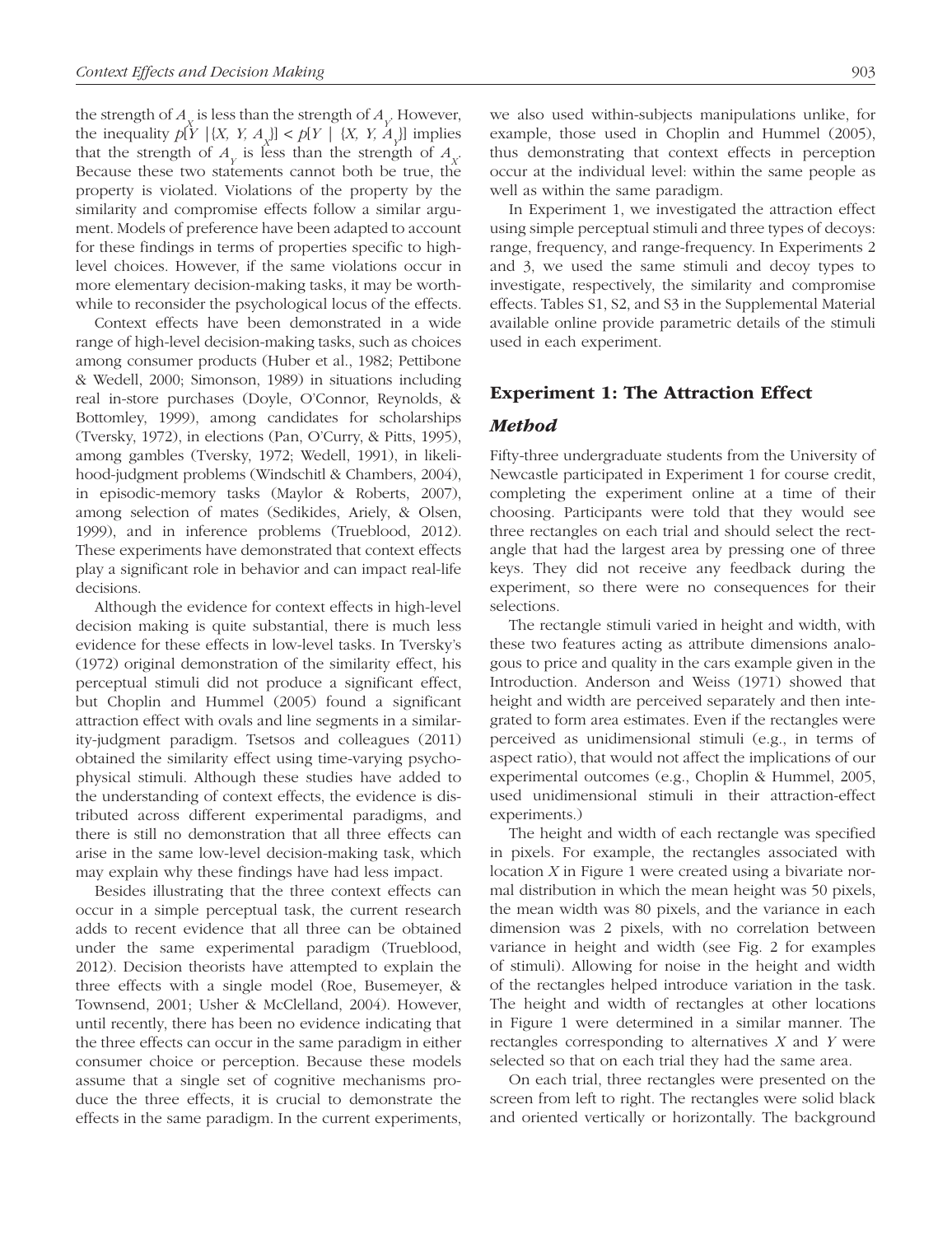X

Fig. 2. Example of two range-decoy trials and mean choice probabilities from the attraction-effect experiment (Experiment 1). *X* and *Y* represent two choice options on a given trial, with  $A_X$  and  $A_Y$  representing decoy options for  $X$  and  $Y$ , respectively. The left panel shows a trial in which *X* was the focal option, and the right panel shows a trial in which *Y* was the focal option.

56% 3% 41% 51% 4% 45%

screen was white. The vertical placements of the rectangles varied so that they did not all sit on the same horizontal axis. The rectangles were numbered from left to right, and the location of different rectangles (i.e., decoy, focal, and nonfocal) was randomized across trials. On a given trial, the focal stimulus was the rectangle enhanced by the decoy stimulus.

Each participant completed 720 randomized trials, which were divided into 180 trials with range decoys, 180 trials with frequency decoys, 180 trials with range-frequency decoys, and 180 filler trials. The 180 trials for each type of attraction decoy were further divided so that, in the attribute space, the decoy was placed near one alternative for half of the trials and near the other alternative for the remaining trials. Counterbalancing the stimuli in this way avoids confounding the context effects with many biased guessing strategies. In the filler trials, ternary choice sets were used; these trials contained one rectangle that clearly had a larger area than the rest, which provided the participant with an objectively correct option. The number of correct choices in filler trials provided an estimate of accuracy.

# *Results*

Four subjects' data were removed from analysis because their accuracy on filler trials was 2 standard deviations lower than the average. Figure 2 shows results from the range-decoy trials, which showed a clear attraction effect: The presence of the decoy shifted preferences away from the nonfocal option toward the focal option. The mean choice probabilities for all three decoys are shown in Figure 3, collapsed across both possible positions of the decoy (i.e., favoring *X* vs. favoring *Y*).

Across the three types of decoys, the choice probability for the focal alternative was significantly larger

904 *Trueblood et al.*



Fig. 3. Results illustrating the attraction effect (Experiment 1): mean choice probability as a function of decoy type and choice option. Error bars show standard errors of the mean.

than the choice probability for the nonfocal alternative,  $t(48) = 2.601$ ,  $p = .012$ . Analyzing the three types of decoys alone, we found that the range decoy produced the strongest effect,  $t(48) = 3.616$ ,  $p < .001$ , followed by the range-frequency decoy,  $t(48) = 2.085$ ,  $p = .042$ . The frequency decoy produced a minimal effect,  $t(48)$  = 1.135,  $p = 0.262$ , which confirms previous evidence that frequency decoys produce very weak attraction effects (Huber et al., 1982). The percentage of participants showing each effect were 69% with the range decoy, 61% with the range-frequency decoy, and 59% with the frequency decoy. Similar percentages were obtained in Choplin and Hummel's (2005) attraction experiment involving ovals, in which 58% of subjects selected the focal option.

#### *Discussion*

In Experiment 1, the range and range-frequency decoys produced the standard attraction effect. Further, the ordering of effect size across the three decoys (i.e., range followed by range-frequency followed by frequency) replicated the findings of Huber et al. (1982) for choices among consumer goods. Thus, the attraction effect not only generalizes to simple perceptual tasks, but it also retains the same ordering of effect size as in high-level tasks.

#### Experiment 2: The Similarity Effect

#### *Method*

Sixty-two undergraduate students from the University of Newcastle participated in Experiment 2 for course credit. The conditions, instructions, and design were the same as in Experiment 1, with the exception of the height and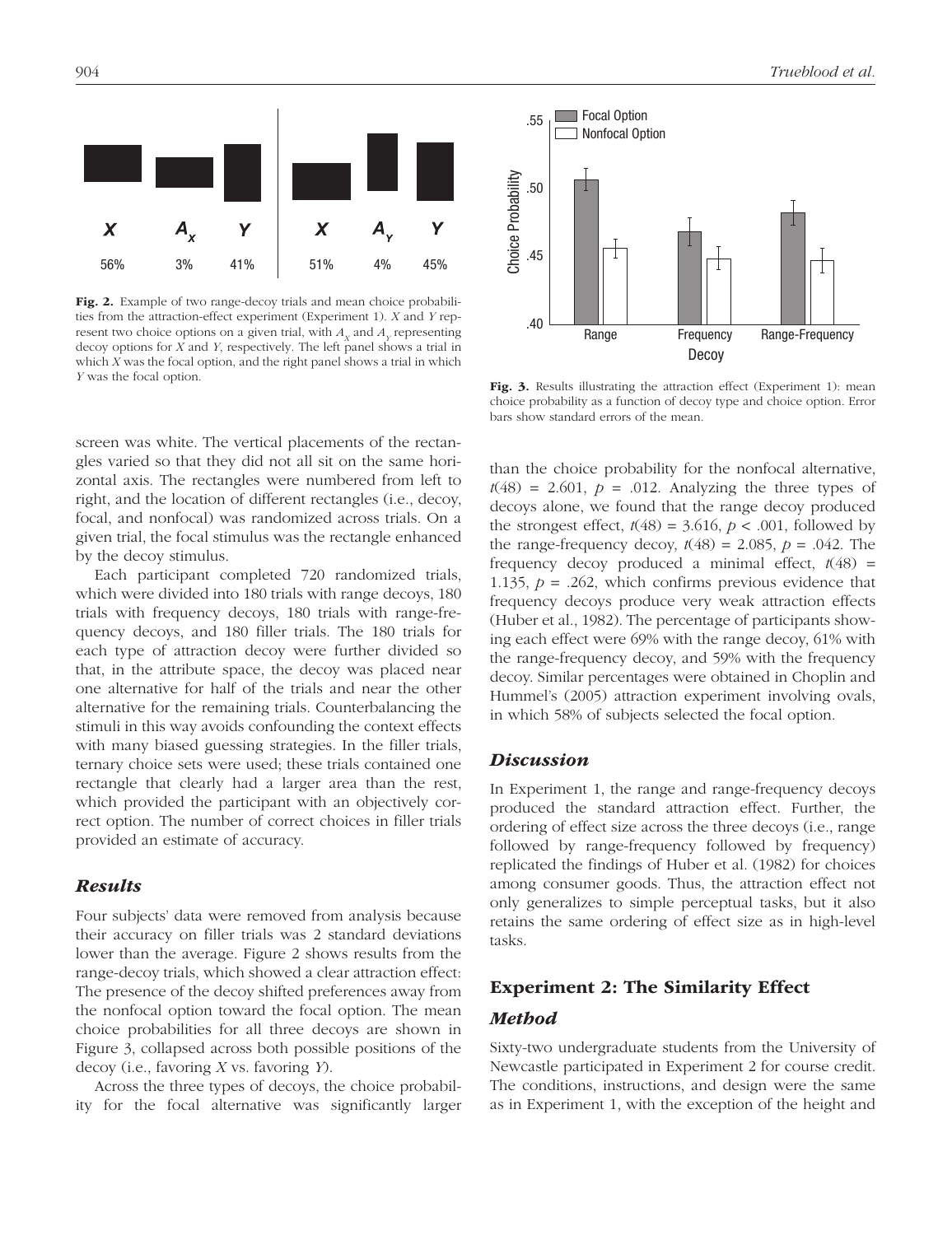width of the rectangle stimuli. We used two choice sets to test the similarity effect when height was greater than width and two choice sets to test the similarity effect when width was greater than height. The two choice sets for each location arose from the two possible placements of the decoy option (i.e., near one alternative vs. near the other).

Each participant completed 720 randomized trials, 270 with choice sets in which height was greater than width, 270 with choice sets in which width was greater than height, and 180 filler trials. The similarity trials were further divided so that the decoy was a similar, competing option placed near one alternative for half of the trials and near the other alternative for the remaining trials. Filler trials were the same as in Experiment 1.

### *Results*

All participants had accuracy within 2 standard deviations of the average accuracy on the filler trials. Mean choice probabilities for the similarity effect are shown in Figure 4, collapsed across the two different types of choice sets (i.e., height greater than width and width greater than height) and decoy positions. Here, the term "focal" refers to the dissimilar alternative because this is the alternative that should be enhanced by the decoy if the similarity effect is observed.

The choice probability for the focal alternative was significantly larger than the choice probability for the nonfocal alternative,  $t(61) = 2.882$ ,  $p = .006$ . This effect was consistent, occurring both on trials in which height was greater than width,  $t(61) = 2.161$ ,  $p = .035$ , and on



Fig. 4. Results illustrating the similarity effect (Experiment 2): mean choice probability as a function of choice option. Error bars show standard errors of the mean.

trials in which width was greater than height,  $t(61)$  = 3.523,  $p \lt 0.001$ , with 69% of subjects demonstrating the effect for both types of choice sets. The number of subjects demonstrating the effect is clearly more than in Tversky's (1972) perceptual experiment, in which only 3 out of 8 subjects showed the effect, but it is a little less than in Tversky's (1972) tasks involving candidates and gambles, in which 6 out of 8 and all 8 subjects demonstrated the effect, respectively.<sup>1</sup>

# *Discussion*

The results of Experiment 2 support the conclusion that the similarity effect generalizes to low-level tasks and confirm previous evidence for the similarity effect in perception (Tsetsos et al., 2011).

#### Experiment 3: The Compromise Effect

### *Method*

Sixty-three undergraduate students from Indiana University participated in Experiment 3 for course credit. Participants completed the computer-based experiment in the laboratory. The instructions and experimental design were identical to those used in Experiments 1 and 2, except that the height and width of the rectangle stimuli differed. In Experiment 3, two choice sets were used to test the compromise effect:  $\{X, Y, C_{X}\}$  and  $\{X, Y, C_{Y}\}$ , in which all of the rectangles had equal area but height  $C_X$  < height *X* < height *Y* < height  $C_Y$  so *X* and *Y* were both compromise and extreme options.

Each participant completed 720 randomized trials, 360 testing the compromise effect and 360 filler trials. The former trials were further divided so that the decoy was an extreme option compared with one alternative for half of the trials and an extreme option compared with the other alternative for the remaining trials. Filler trials were the same as in the previous experiments.

# *Results*

Four subjects were removed from analysis because their filler accuracy was 2 standard deviations lower than the average. Mean choice probabilities for the compromise effect are shown in Figure 5, collapsed across the two positions of the decoy. The choice probability for the compromise alternative tended to be larger than for the extreme alternative, collapsed across the two positions of the decoy,  $t(58) = 1.967$ ,  $p = .054$ . The difference would be significant if a one-tailed *t* test were applied. Such a test would be justified because there is a clear hypothesis on the direction of the result. Further, the result was fairly consistent, with 66% of subjects showing the effect.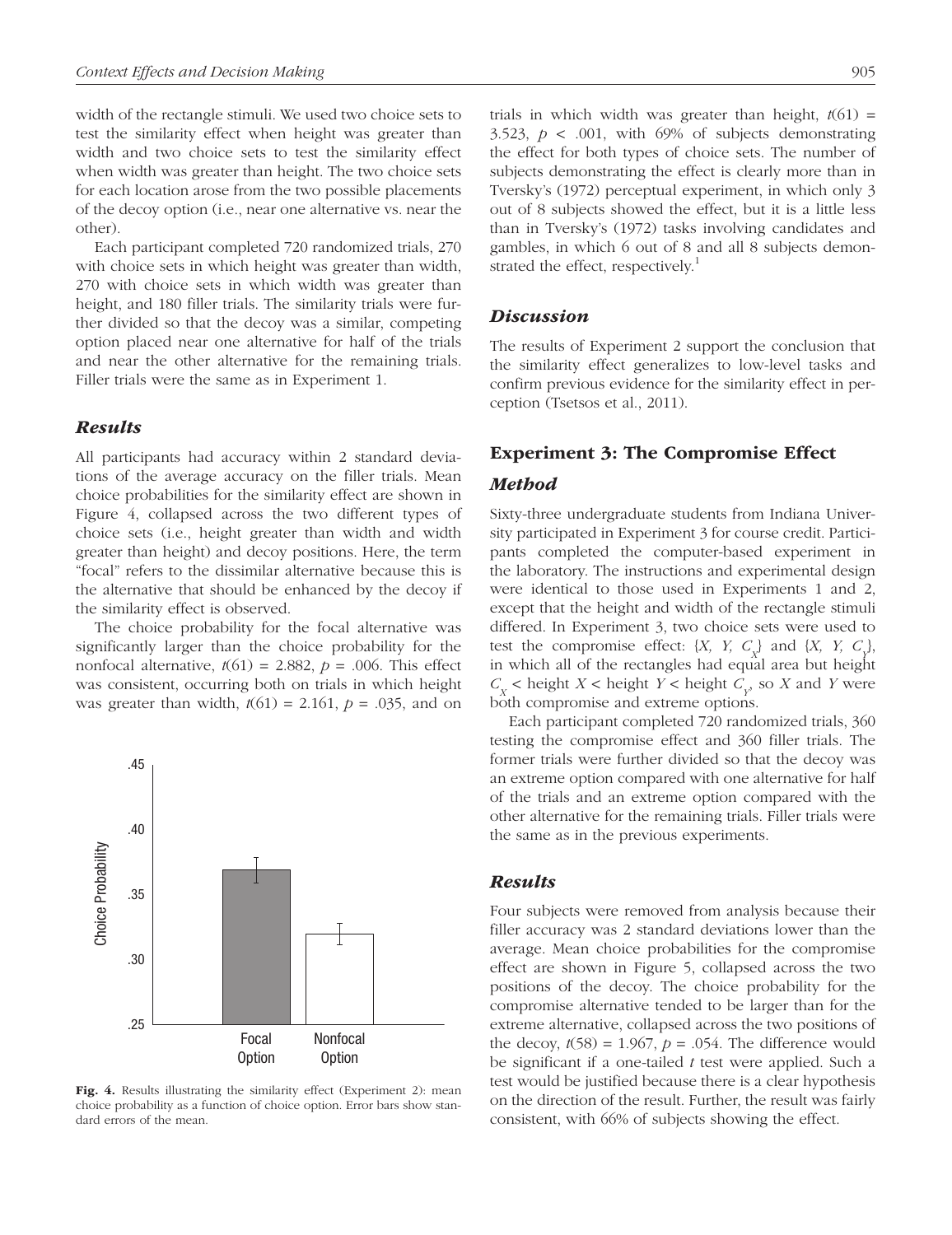

Fig. 5. Results illustrating the compromise effect (Experiment 3): mean choice probability as a function of option type. Error bars show standard errors of the mean.

# *Discussion*

The results of Experiment 3 provide the first evidence that, like the attraction and similarity effects, the compromise effect can arise in low-level tasks.

# General Discussion

Previous research in consumer and perceptual preference has demonstrated that decisions are sensitive to context; however, these two literatures have been mostly independent. Our research demonstrates the potential utility of a unified account by showing that three context effects from the consumer-choice literature also occur in a perceptual-choice task. That is, our experiments suggest that these context effects are a general feature of human choice behavior because they are a fundamental part of decision-making processes. As such, our results challenge explanations of these effects exclusively in terms that are unique to high-level decision making and thus call for a common theoretical explanation that applies across paradigms.

Although the study of context effects in preference and perception has generally proceeded independently, Dhar and Glazer (1996) argued that researchers should examine the similarities and differences in context effects across domains because mechanisms in existing theories of perceptual choice might be sufficient to account for the standard effects found in preferential choice. Table 1 shows choice probabilities from different experiments testing the effects across a variety of domains. The table shows that context effects generalize across a range of tasks; however, effect size varies by task. Future research is needed to understand why the effects are larger in some domains than in others. One possible explanation is that the effects become smaller with faster response times. This hypothesis is consistent with the results of experiments by Pettibone (2012) showing that attraction and compromise effects increase with deliberation time.

By demonstrating context effects in perception, we bring into question choice rules often used in theories of perceptual decision making, in the same way that early models of consumer preference—with simple scalability were challenged by context effects in consumer choice. This challenge extends to the ratio-of-strengths rule, signal detection models, and other choice models that satisfy simple scalability (Luce, 1959; Medin & Schaffer, 1978; Nosofsky, 1986).

Recently, researchers have turned to modeling approaches that incorporate the dynamics of the decisionmaking process to account for context effects.<sup>2</sup> Two dynamic cognitive models, multialternative-decision-field theory (MDFT; Roe et al., 2001) and the leaky-competingaccumulators (LCA) model (Usher & McClelland, 2004),

Table 1. Mean Choice Probabilities in Attraction, Similarity, and Compromise Experiments

| Study                         | Stimuli                | Attraction effect     | Similarity effect     | Compromise effect     |
|-------------------------------|------------------------|-----------------------|-----------------------|-----------------------|
| <b>Tversky</b> (1972)         | Perceptual             |                       | $.41, .44^a$          |                       |
| <b>Tversky</b> (1972)         | Gambles and candidates |                       | .53, .42 <sup>a</sup> |                       |
| Huber, Payne, and Puto (1982) | Consumer goods         | .45, .59 <sup>a</sup> |                       |                       |
| Simonson $(1989)$             | Consumer goods         | $.50, .65^a$          |                       | $.50, .34^b$          |
| Pettibone and Wedell (2000)   | Consumer goods         |                       |                       | $.46, .32^b$          |
| Choplin and Hummel (2005)     | Perceptual (ovals)     | .58, $.41^{\rm b}$    |                       |                       |
| Trueblood (2012)              | Inference              | $.56, .39^b$          | $.51, .30^b$          | $.48, .38^b$          |
| Current study                 | Perceptual             | $.51, .46^b$          | $.37, .32^b$          | .42, .40 <sup>b</sup> |

<sup>a</sup>In these studies, binary and ternary choice sets, rather than all ternary sets, were compared. In these cells, the choice probability of the focal option in the binary set is given first, followed by the choice probability of the focal option in the ternary set. <sup>b</sup>In these studies, ternary sets were compared, and the choice probability of the focal option is given first, followed by the choice probability of the nonfocal option.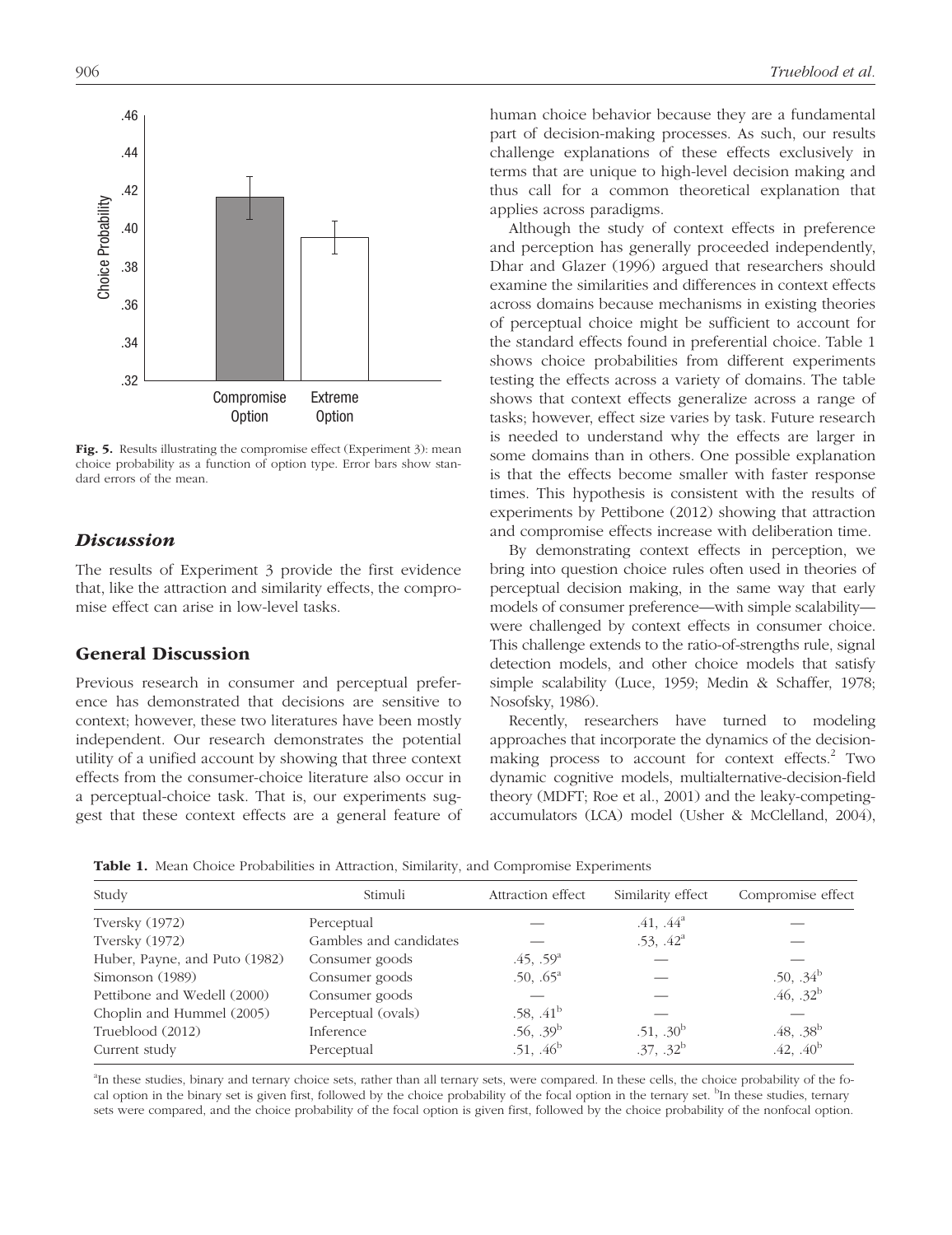can account for the similarity, compromise, and attraction effects in consumer choice using a single set of cognitive principles. Both models are sequential-sampling models that assume that information is accumulated over time until a decision criterion is reached. The models also incorporate a sequential scanning of attributes, including ideas from Tversky's (1972) elimination-by-aspects heuristic.

Our demonstration of the three context effects in the same perceptual paradigm using within-subjects manipulations, and a parallel demonstration for inference problems reported in Trueblood (2012), provide direct support for the assumption made by both theories of a common mechanism operating at the level of individual participants. The phantom-decoy effect (Pratkanis & Farquhar, 1992), in which the probability of an asymmetrically dominated option increases when the dominant option is made unavailable, provides a further related challenge for choice theories. We did not study the phantom-decoy effect because little is known about the predictions of MDFT and the LCA model with regard to this effect (but see Busemeyer & Johnson, 2004, and Tsetsos, Usher, & Chater, 2010, for a brief discussion). Future research is needed to study this effect in perception as well as predictions from the models.

In Tversky and Kahneman's (1991) and Tversky and Simonson's (1993) reference-dependent theory of riskless choice, it is assumed that disadvantages affect the selection process more than advantages. In multiattribute choice, when an option is being considered, the theory postulates that individuals assess the advantages and disadvantages of that option along each attribute with respect to the other alternatives in the choice set. Disadvantages (losses) are weighted more than advantages (gains) in the decision process. Our demonstration that the three context effects occur in simple perceptual choices calls into question this loss-aversion explanation. In our stimuli, the attribute dimensions were nonhedonic, and the notion of gains and losses along attributes was absent. Thus, a parsimonious account of context effects that generalizes to a number of domains (e.g., consumer goods, inference, perception) cannot be based on loss aversion.

A similar criticism can be made of the LCA model. Although MDFT and the LCA model share many features, including providing the same explanation for the similarity effect, they have one striking difference. The LCA model accounts for the attraction and compromise effects with an asymmetric value function, consistent with the Tversky and Kahneman (1991) and Tversky and Simonson (1993) loss-aversion function. MDFT, in contrast, accounts for the attraction and compromise effects using a distance function that compares options along dominance and indifference dimensions (Hotaling, Busemeyer, & Li,

2010). The MDFT account is more plausible both for high-level tasks and for the current perceptual experiments because there is no arbitrary weighting of differences in attribute values. Rather, an option's relevance is determined by whether an individual views it as indifferent or as dominated by the other options. Although it is possible to reformulate the asymmetric value function in the LCA model in terms of attention to positive and negative differences rather than to gains and losses, it remains unclear why negative differences are weighted more than positive differences in perceptual decisions about the size of rectangles.

The inclusion of dynamics in MDFT and the LCA model provides them with flexibility that needs to be justified. Response-time measures provide one way to test the dynamic assumptions of these models. It might be possible to distinguish MDFT and the LCA model on the basis of response-time data as described by Tsetsos et al. (2010). Perceptual choice is an ideal domain for exploring the relationship between preference and response time because choices are made quickly and response-time measurement is easy. Future experiments building on the ones presented here could address these issues.

#### Declaration of Conflicting Interests

The authors declared that they had no conflicts of interest with respect to their authorship or the publication of this article.

#### Funding

Jennifer S. Trueblood was supported by the National Science Foundation's Integrative Graduate Education and Research Traineeship program in the Dynamics of Brain-Body-Environment Systems at Indiana University. Scott D. Brown and Andrew Heathcote were supported by Australian Research Council fellowships.

#### Supplemental Material

Additional supporting information may be found at http://pss .sagepub.com/content/by/supplemental-data

#### **Notes**

1. The number of subjects was calculated from Table 1 in Tverksy (1972) by averaging across the different choice sets for each individual.

2. It should be noted that comparison-induced-distortion theory (Choplin & Hummel, 2002, 2005) offers an alternative approach to modeling both perceptual- and preferential-choice behavior. According to this theory, biased evaluations arise through language-expressible magnitude comparisons. Comparisoninduced-distortion theory has been successfully applied to attraction-effect data but has not yet been applied to similarityor compromise-effect data.